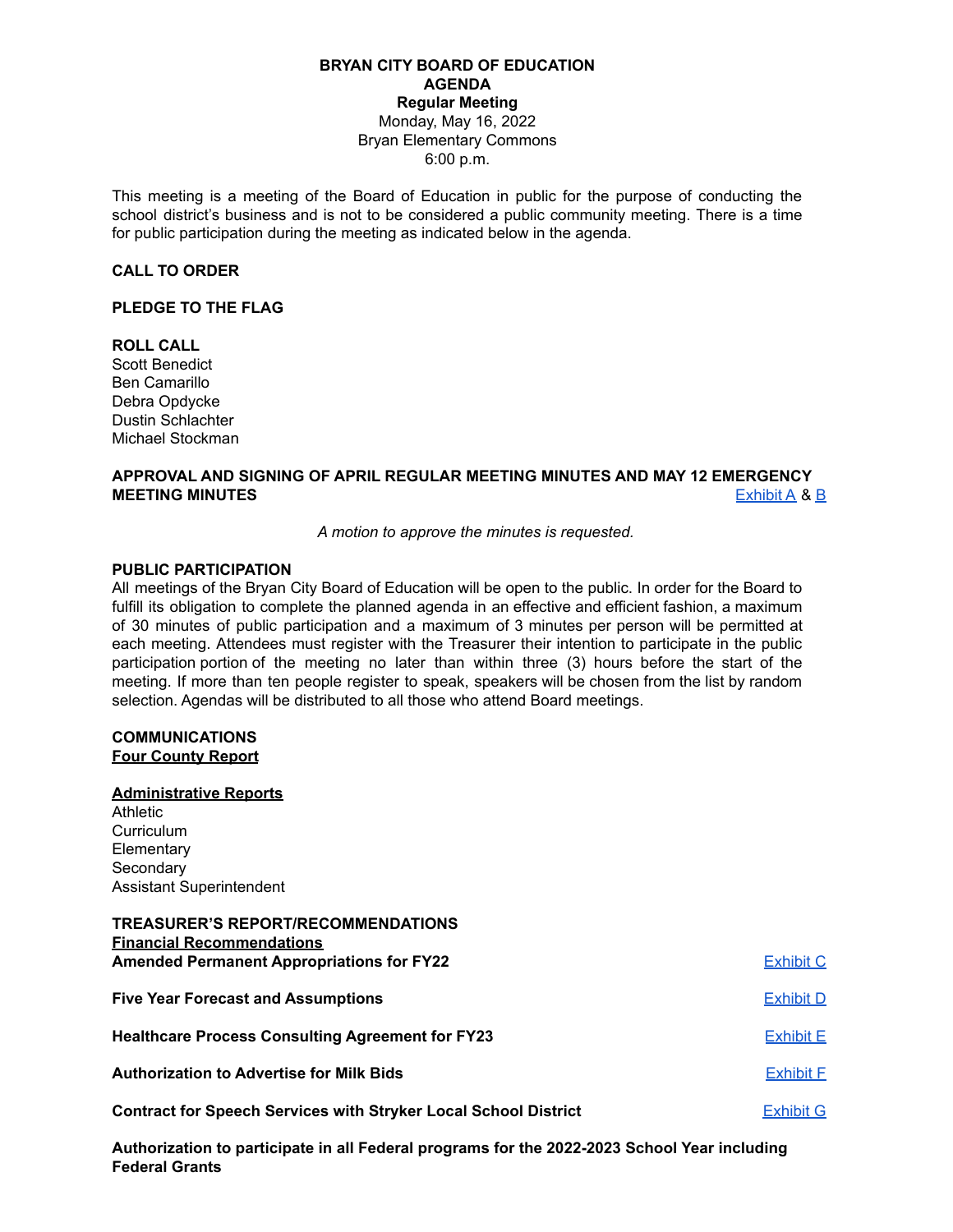## **Transfer from Permanent Improvement Fund to 034 Maintenance fund in accordance with MOU with OFCC - \$143,151.32**

*A motion to approve the Treasurer's financial recommendations is requested.*

**OLD BUSINESS** None

**NEW BUSINESS** None

#### **SUPERINTENDENT'S RECOMMENDATIONS Administrative Recommendations**

**Class of 2022 Graduates** [Exhibit](https://docs.google.com/document/d/1516KaHGMHuI4RAB-tnjRrXbQDKSfx5QMnrjCla87kcY/edit?usp=sharing) H

Contingent upon their completion of studies as required by the Bryan City School District and the State of Ohio

# **Approval of lunch prices for the 2022-2023 School Year**

Adult- \$4.10 6-12 Student- \$3.60 PK-5 Student- \$3.35 Breakfast- \$1.85 Milk-\$.50

| Approval of 2022-2023 K-12 Student Handbook & Addendums          | <b>Exhibit I</b> |
|------------------------------------------------------------------|------------------|
| Approval of 2022-2023 Preschool Handbook and Addendums           | Exhibit J        |
| <b>Approval of BCS Dual Sports Participation</b>                 | <b>Exhibit K</b> |
| <b>Administrative Compensation and Benefits Schedule</b>         | <b>Exhibit L</b> |
| NWOESC Mentor Program 2022-2023                                  | <b>Exhibit M</b> |
| Agreement with University of Toledo-School Psychology Externship | <b>Exhibit N</b> |
| <b>Agreement with ACE Digital Academy</b>                        | Exhibit O        |

*A motion to approve the Superintendent's administrative recommendations is requested.*

# **Personnel Recommendations**

**IT Student Summer Workers-on an as needed basis at minimum wage** Kharma Gentner

## **New Hire Certified Staff for the 2022-2023 School Year**

Emma Blandford, 5th Grade Intervention Specialist, 9 years of experience, MA+20 Alexis Kiessling, Elementary Intervention Specialist, 0 years of experience, BA, pending licensure

## **Transfer of Classified Staff**

Melissa Laurin, 3rd Shift Custodian, 0 years of experience, effective May 30, 2022

## **Resignation**

Taryn Walz, Educational Aide, effective April 29, 2022 Michael Slattman, 3rd Shift Custodian, effective May 6, 2022 Lindsey Smith, District Secretary, effective May 31, 2022

# **Approval of Classified Substitute for 2021-2022 School Year**

Taryn Walz Michael Slattman Hunter Steingass